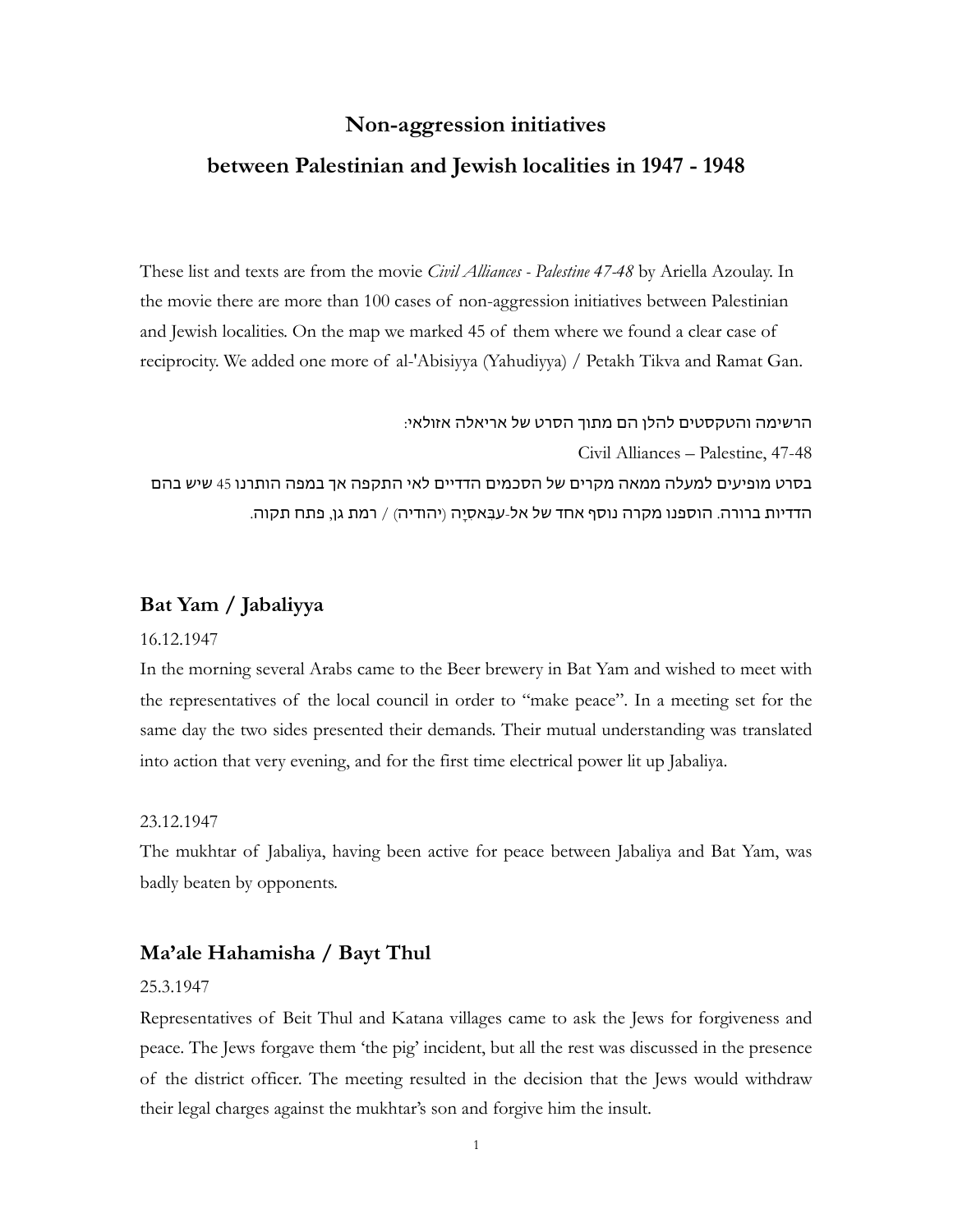### **Qatanna and Ma'ale Hahamisha**

#### 23.12.1947

Because of the guard duty in their village, the people of Katana asked to be notified in advance by the people of Ma'ale Hahamisha if any of them intended to come over. Thus, injury would be avoided and good neighborly relations will be kept.

### **Bisan Valley Arabs / Kefar Rupin**

### 5.3.1947

Following the murder of a member of Kefar Rupin, a "peace alliance" was forged.

About three hundred persons of different localities in the area participated in the reconciliation ceremony. Alongside the food and speeches, reparations were set to be paid for the education of the murder victim's baby. Tirah villagers who took his upbringing upon themselves committed themselves – to all those present – to raise him in the spirit of reconciliation and explain to him that Jews and Arabs live in peace.

### **Maoz Chayim {Beit Shean Valley/Bisan Valley**

#### 31.12.1947

The Zinatis say they saw two Arabs from Transjordan on this day, hiding in the wadi and planning to assassinate settlers of Maoz Chayim. They immediately surrounded them, beat them up and chased them off.

### **Arab Al-Zubayd / Kefar Hassidim**

#### January 1948

The elders of Zubayd rejected the efforts of a neighboring villager to recruit them to shoot at inhabitants of Kefar Hassidim. The elders managed to prevent the onslaught and even warned the inciter that he would be harmed if he goes along with his plan.

### **Battir / Bayit Vagan / Beit Hakerem**

Batir villagers refused to let armed forces into their village, saying: "We have always been good friends and such we shall remain".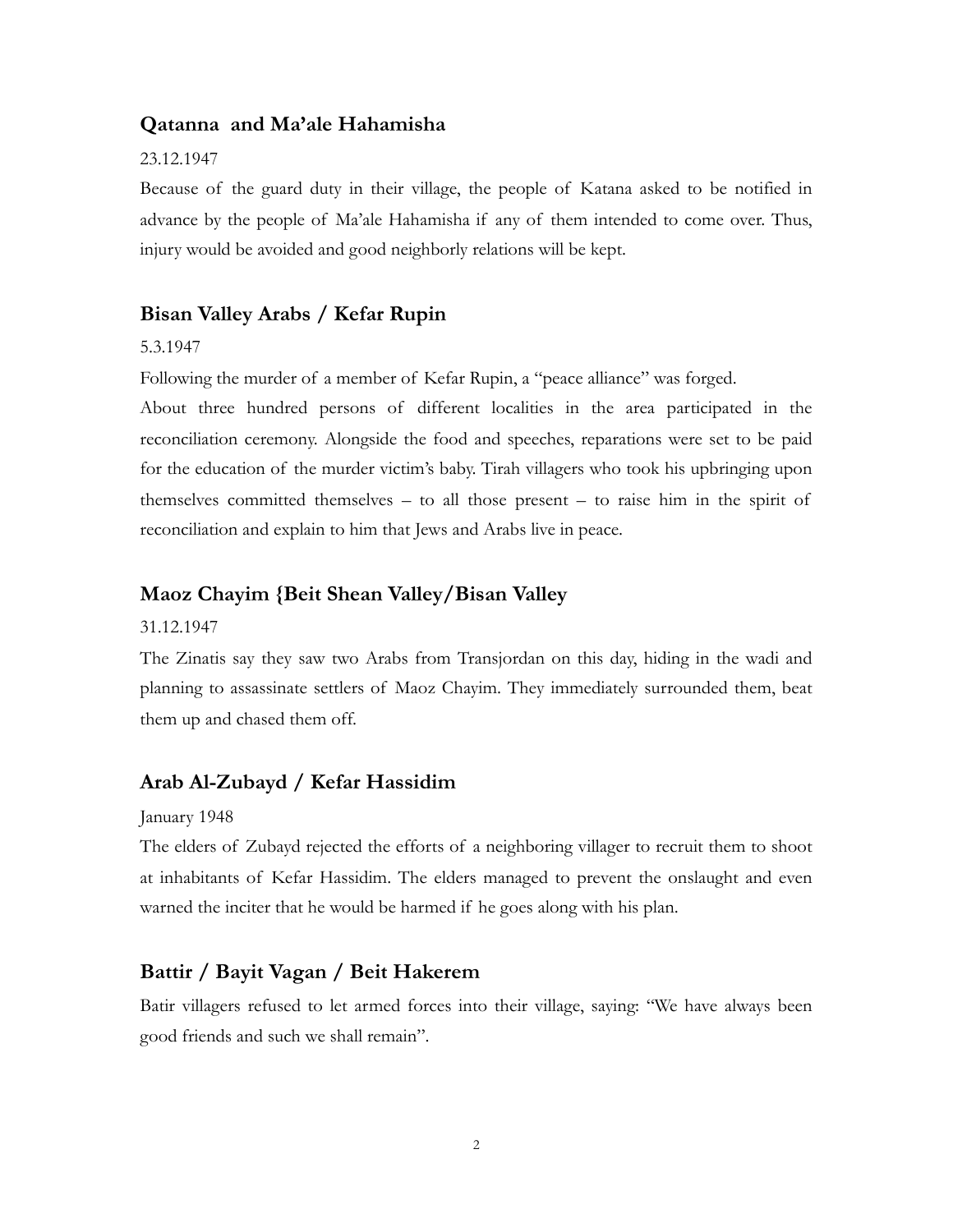# **Hunin / Manara**

Hunin villagers opposed the attack against Manara and refused to cooperate.

### **al-Manshiyya / Giv'at Hayim**

15.12.1947

Arabs of the region sought peace with the Jews.

### **Masmiyya / Kefar Menahem**

### 4.2.1948

In answer to the question why the Arab delegation came armed to a friendly meeting, one of the participants said he chose to give this meeting an official air and the village gave him an escort. At the meeting, many complaints were made against "both Arab and Jewish leaderships who dragged matters towards partition and riots". The Arabs emphasized that if the Jews would not harass the village, they too would refrain from attacking Jewish localities and convoys traveling through the village.

# **Baqa Al Gharbiyya / Kibbutz Ma'anit**

### 13.1.1948

The mukhtar promised to maintain calm in the area. He requested that the Jews do likewise.

# **'Aquir/ Ekron**

### 16.12.1947

At week's end Mustafa Moussa – 'Aqir mukhtar – asked Ekron's mukhtar to maintain good relations. He added that Jews should not ride their pick-up trucks through the village at night and promised that 'Aqir villagers would not harm them in any way.

January 1948:

Ramla inhabitants pressured 'Aqir to accept 100 armed men from the hills, coming to reside there. 'Aqir villagers refused, saying they have enough youngsters to defend themselves and do not wish to attack.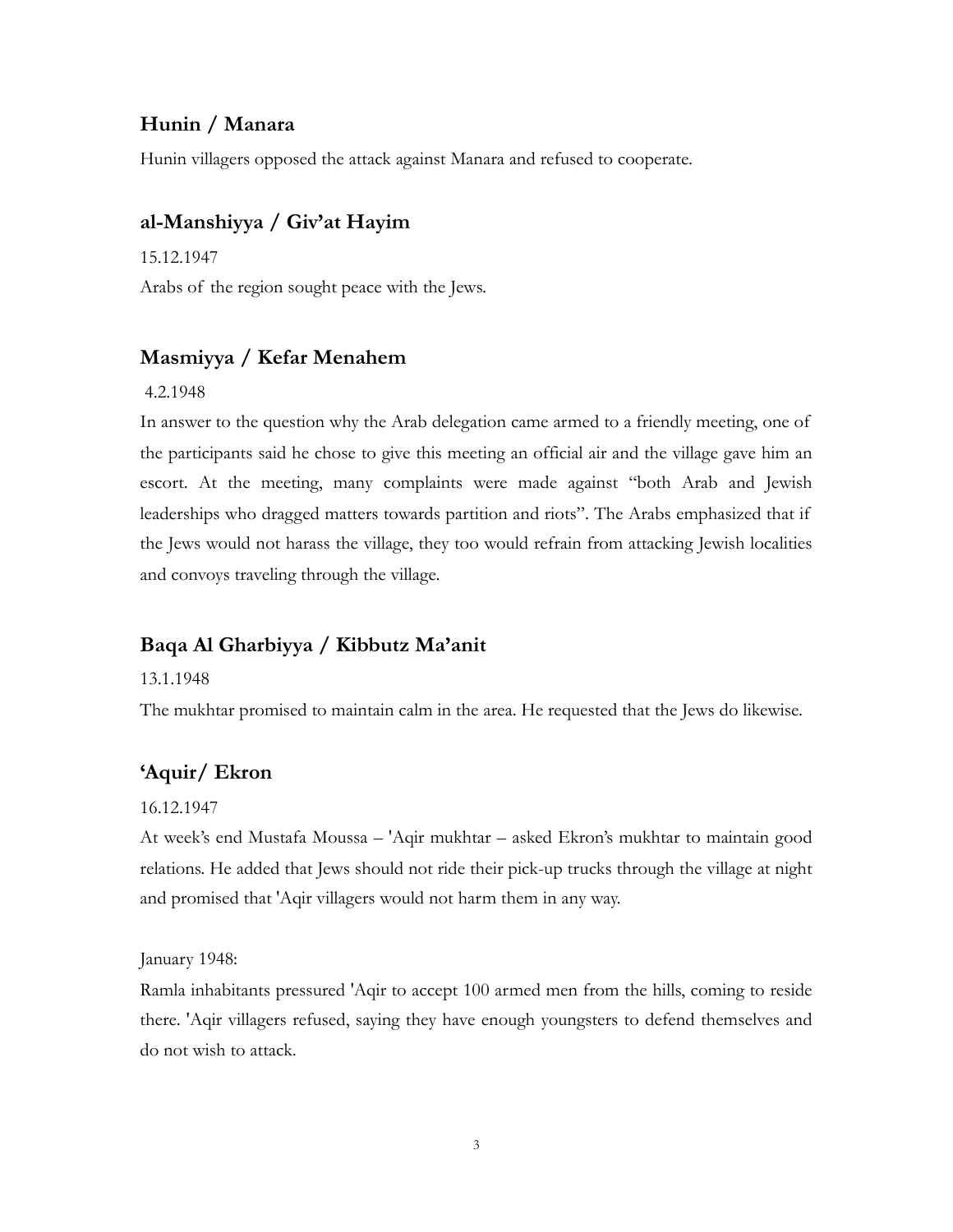### 20.2.1948:

At the initiative of the village mukhtar, 'Aqir villagers sent messengers to Ekron every time the Ekron bus was late for any reason. They asked for bus rides to continue unintimidated.

### **Kiryat Anavim / Abu Ghosh**

#### January 1948

"This is the calmest of areas. Abu Ghosh village elders met with Lifta villagers and decided to make peace between themselves and the Jews. Both sides now live in friendship."

# **Kiryat Anavim / [Bayt Naqquba](http://www.palestineremembered.com/Jerusalem/Bayt-Naqquba/index.html)**

### 31.3.1947

A Jew knocked out an Arab's tooth. The Arabs stoned the Jews. The Arabs came to Kiryat Anavim, apologized and the two sides were reconciled.

#### 25.1.1948:

Gunfire was opened at a vehicle convoy near Kiryat Anavim. One of the village elders of [Bayt Naqquba](http://www.palestineremembered.com/Jerusalem/Bayt-Naqquba/index.html) yelled to stop the shooting. Fire was held on both sides. Shortly thereafter things were sorted out and apparently a misunderstanding had taken place and the peaceful relations of the two localities would continue as before.

#### 2.2.1948:

Beit Naquba elders visited Kiryat Anavim and complained about the riotous state of things throughout the country. They said Kiryat Anavim and [Bayt Naqquba](http://www.palestineremembered.com/Jerusalem/Bayt-Naqquba/index.html) should prevent their good neighborly relations from changing in spite of the general situation.

# **Conversation of Ben Shemen mukhtar with Lydd mayor and Haditha mukhtar**

#### 7.1.1948

The participants deliberated how to temper the presence of armed Jews and Arabs in the area, and how to defend the communities against external "mindless and irresponsible" forces who might arrive and cause the present relations to deteriorate. Participants expressed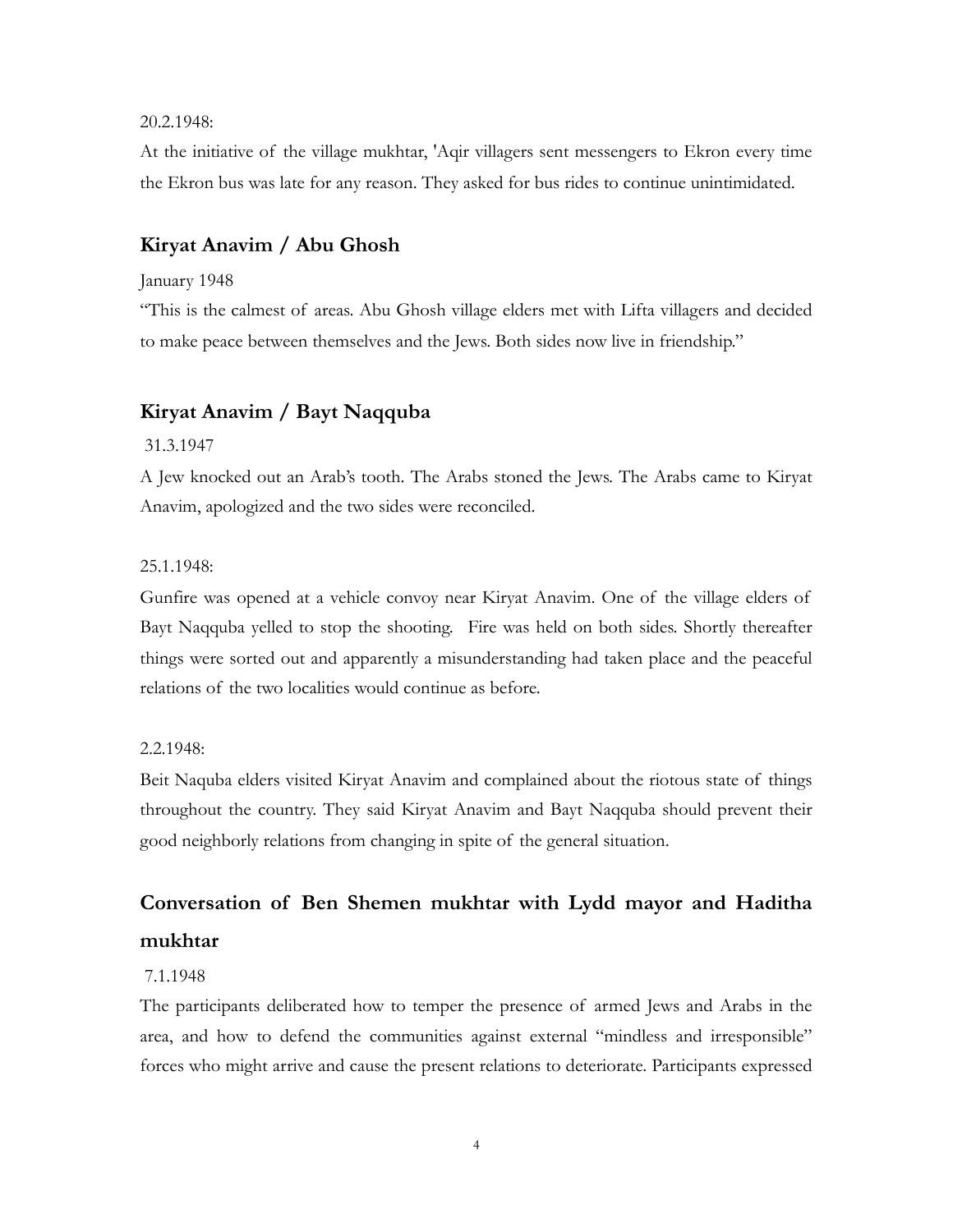their honest desire for peace on the basis of good neighborly relations and said: "you have lived among us here for many years now, and nothing has happened".

### **Be'er Tuviya / al-Masmiyya**

#### February 1948

Negotiations leading to a reconciliation ceremony followed the catching of thieves who hid in Masmiyya. The villagers brought Be'er Tuviya sheep, rice, coffee and sugar. The Masmiyya village elders wished to make peace and compensate Be'er Tuviya for the damages.

### **Kufr Saba / Kefar Sava**

#### January 1948

The Jewish Workers' Association of Kefar Sava demanded of its members not to work in a certain orange grove where Arab workers are employed as well. The Arab workers asked to maintain their friendly and neighborly relations with the Jewish workers and retain their rights. In meetings they initiated with the Jews they reached a common understanding about "maintaining peace in our area".

### **Lifta / Mekor Baruch / Romema**

#### January 1948

Hundreds of Arabs congregated in Lifta in order to attack the inhabitants of Mekor Baruch and Romema neighborhoods (where Jews and Arabs lived together). Lifta villagers prevented them from doing so.

### **Bayt Hanina / Neve Yaacov**

Arabs of Beit Hanina and Jews of Neve Yaacov forged a peace alliance. They began to inform each other of any movement of strangers in the area.

### **Al-Maliha / Mekor Hayim / Bayit Vagan**

### 14.1.1948

The villagers turned down the Arab commander of Jerusalem who expected them to join an assault against the Jewish neighborhoods. That very evening, Jews attacked the Arab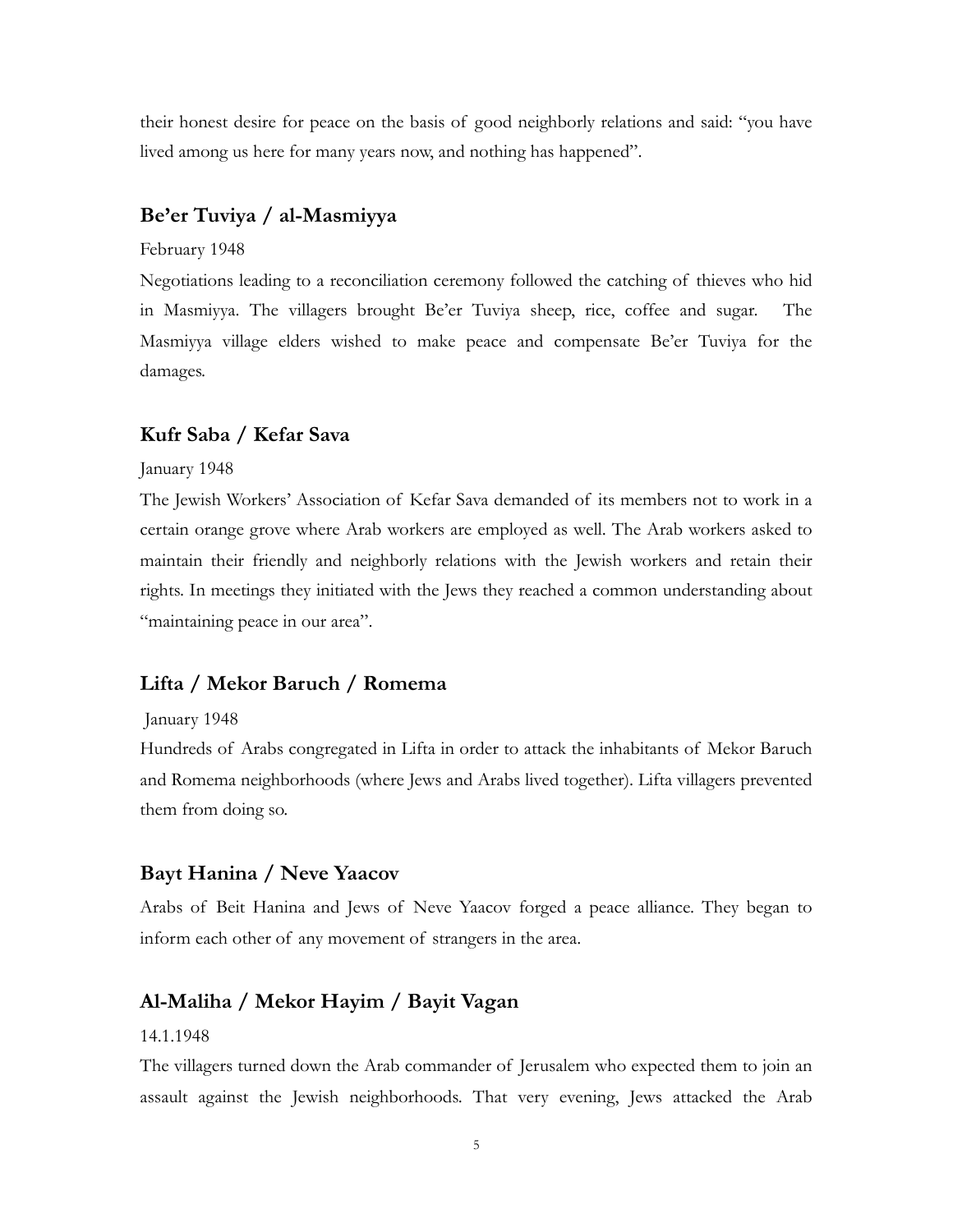villagers. The Arabs relayed an unequivocal message, that they were interested in good relations and that this was no evidence "of their weakness". As proof, they pointed out machine-guns placed at the four corners of the village.

### **Sur Bahir / Talpiyot**

#### 18.1.1948

At a meeting in a Talpiyot home, participants sought ways to maintain the ceasefire. Modes of cooperation were discussed for the eventuality that violence might be incited by nonlocals. An additional meeting took place a few days alter at the Sur Bahr flour mill.

### **Sur Bahir / Umm Tuba / Ramat Rachel / Arnona**

#### 3.2.1948

The meeting was friendly and reflected the desire for good neighborly relations. Various topics were discussed and demands were raised by both sides.

### **Nahariya / Tarshiha**

#### 9.6.1947

At the first meeting held to improve neighborly relations between the Jews and Arabs, their good relations were emphasized. Dr. Hirsch proposed that physicians receive poor patients from the neighboring villages without fees, and the veterinarian offered to deliver lectures and guide cattlemen in fighting disease. The chairman of Tarshiha local council invited the participants to lunch.

# **Karkur / Al Jawad'a / Wadi 'Ara / 'Ar'ara / Ein Iron / Kefar Pines / Mishmarot / Gan Hashomron / Lehavot Haviva / Ein Shemer / Narbeta**

#### 29.8.1947

At the meeting, the importance of joint councils was stressed following the riots in Jaffa/Tel Aviv. One of the speakers said: "As a part of the Arab nation, we are obliged to live with you as well. Arab history is replete with examples of good neighborly relations". Another added: "We live upon one earth and reality requires us to find a *modus Vivendi*". The meeting ended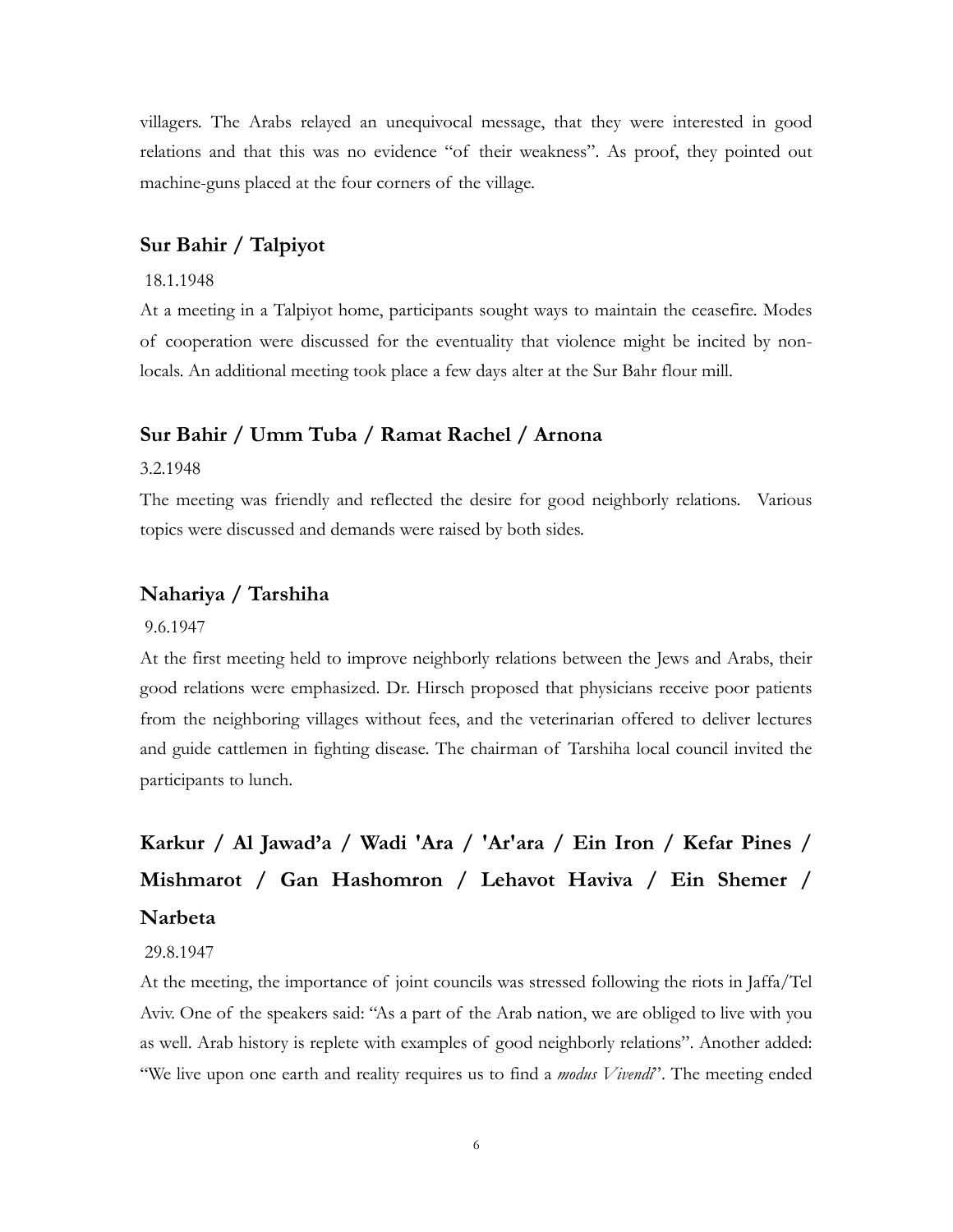with the resolution to create a joint committee – *lajnat al waseta* – to avoid provocations and settle matters peacefully.

### **Dayr Yassin / Giv'at Shaul**

### 20.1.1948

The two sides reached an agreement of good neighborliness - "Dayr Yassin villagers will inform (the Jewish neighborhood) of the presence of gang members in the area (in case they will not manage to force them away) with the following signals: in daytime people of Dayr Yassin will hang up laundry at an agreed-upon spot (two white articles and a black one in between). The neighborhood's reply – a red piece of laundry. At night – people of  $Dayr$ Yassin will use a flashlight to signal three dots, Givat Shaul neighborhood will reply with a dash, Dayr Yassin will conclude with three dots. After exchanging the above signals a meetings should take place at a set spot the password to which will be changed every 3 days."

### **Kefar Glickson / Qannir**

Non-locals staying at Kanir demand of the villagers to carry out an attack against Kefar Glickson. The villagers oppose the initiative and wish to continue their employment at the Jewish settlement.

### **Kefar Ata / Al Kasayir village**

#### March 1947

The chairman of Kefar Ata's local council visited Al Qsayir village on the Muslim holiday of Eid Al Fitr. The two sides discussed their neighborly relations and agreed to maintain a peace alliance.

### **Kefar Ata / Ard As-Sarris**

#### 30.1.1948

The village mukhtar described the Arabs' fear of the Jews. The Jewish representative wished to calm him and claimed that if they refrain from attacking the Jews, they would not be in any danger. The mukhtar declared that inhabitants of the whole area wish to "be in contact with Jews and discuss the danger posed by the gangs over both communities".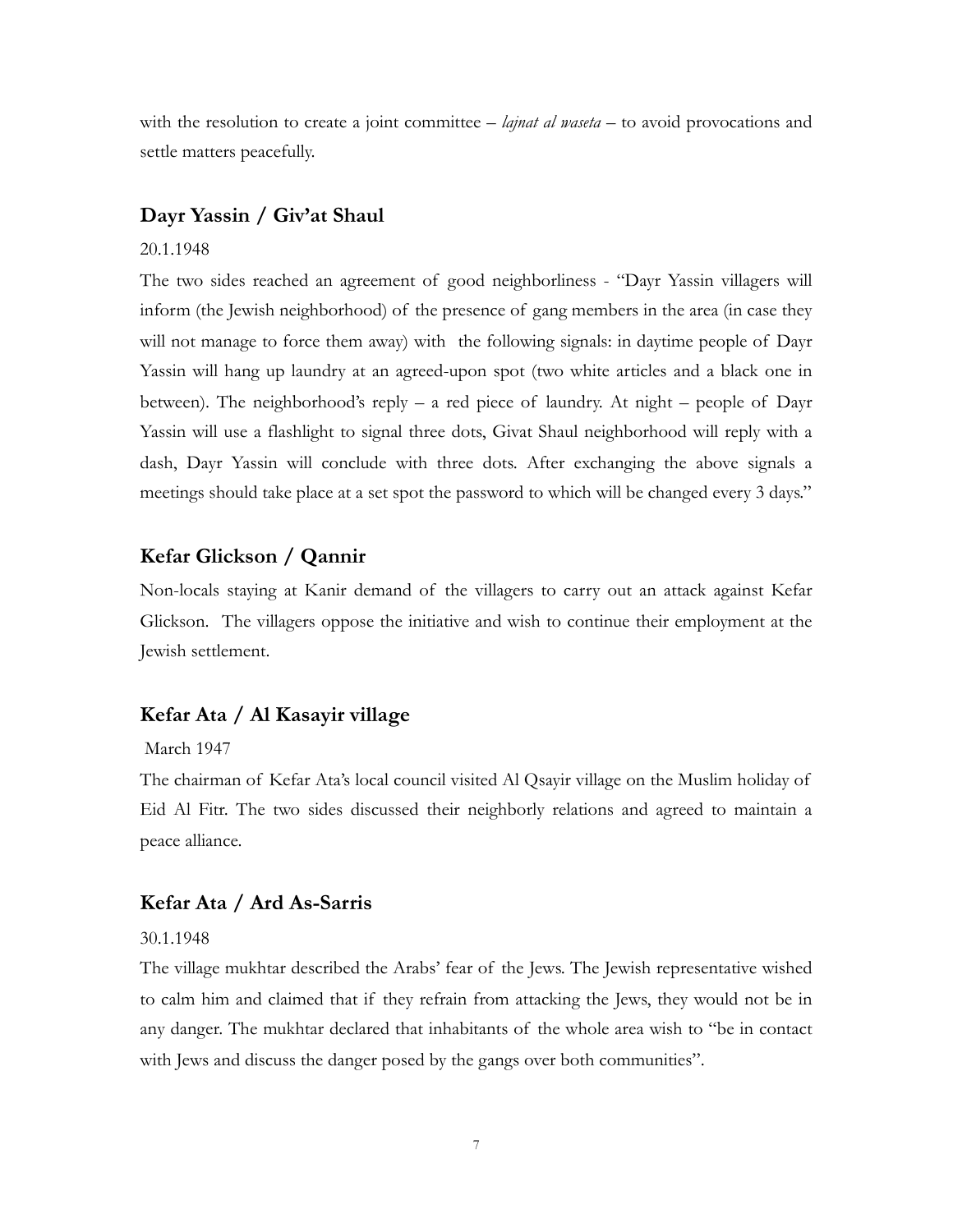### **Tubas / Kibbutz Tirat Tzevi**

#### 12.3.1947

Elders of the two localities meet and arrange a reconciliation dinner. At the dinner the two rifles will be returned that had been taken from Tubas villagers by Tirat Tzevi kibbutz members.

### **Al Lydd / Kefar Ben Shemen**

#### 22.12.1947

The Arab press reported that a delegation from Kefar Ben Shemen arrived at Al Lydd bearing a white flag, wishing to maintain good neighborly relations. The item was denied.

### **Al Lydd / Ben Shemen**

### 30.12.1947

The Arab who warned the passengers of the car stopped and ignited by Arabs is 23-year old Abdel Lateef, a resident of the city of Al Lydd. This person believes in Jewish-Arab cooperation following the removal of British rule from the country.

### **Khirbet Bayt Far / Kefar Uriya**

#### January 1948

One of the elders of Khirbet Bayt Far appealed to Kefar Uriya requesting peace. Kefar Uriya residents promised that if no gunfire opened from within the village, they would not attack either.

### **Tall as-Safi / Kefar Menahem**

### 18.12.1947

Young Arabs came to Tel Assaffe village to incite the village youngsters to attack Kefar Menahem. The villagers refused and said they do not want to provoke Jews and that a ceasefire was in force.

### **Al-Khalil (Hebron) / Kefar Etzyon**

The mayor of Hebron prevented an attack that was planned by the city against Kefar Etzyhon.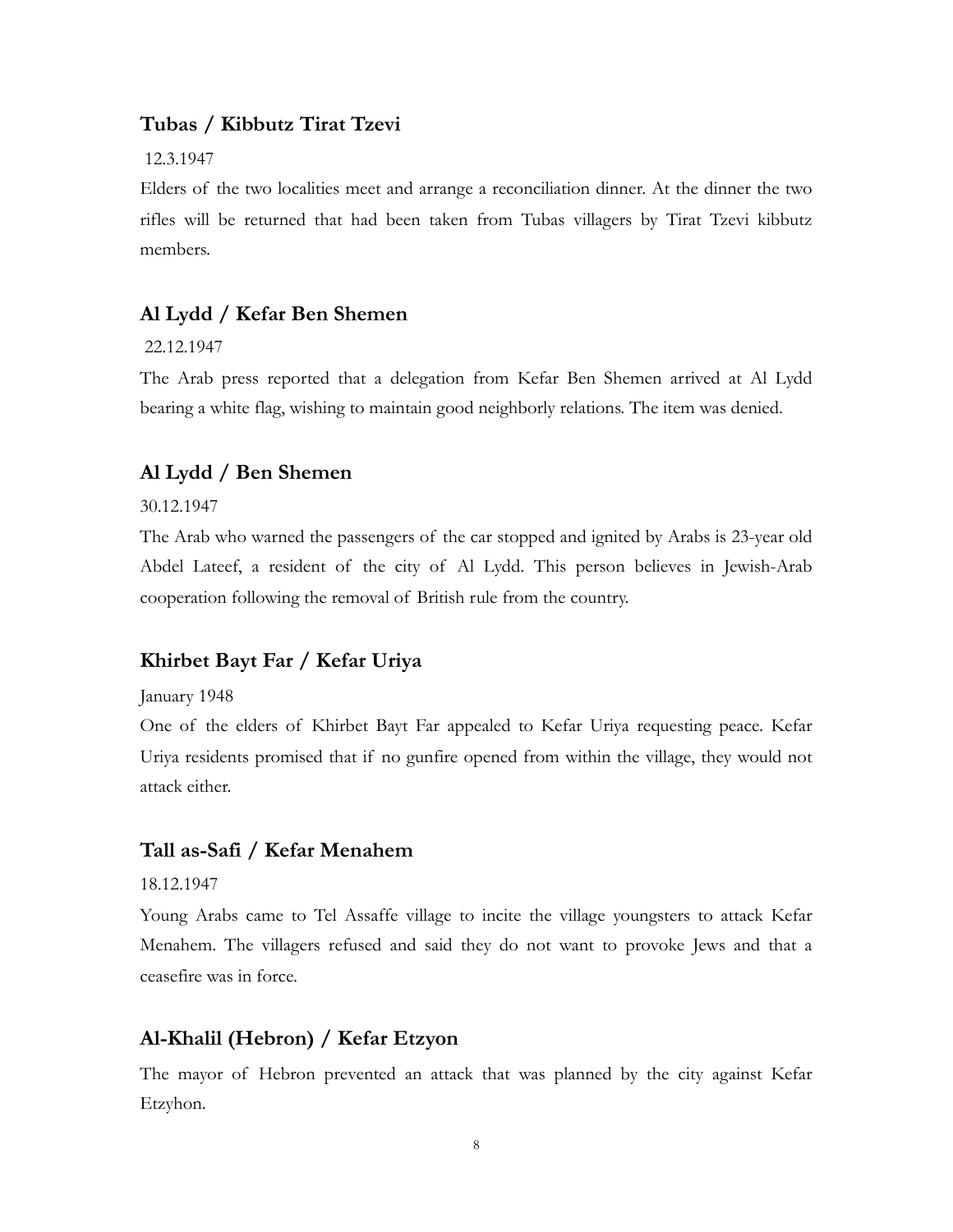### **Miska / Kibbutz Ramat Hakovesh**

### 20.1.1948

Miska villagers wished to reinstate peace in the area after Ramat Hakovesh guards had been robbed of their weapons. They asked the national committee of Tul karm to intervene in order to prevent future weapons thefts from Jews.

# **Kufr Kar'a / Kefar Glickson**

### 20.1.1948

The two sides met and discussed "solving joint problems". Demands were made to assure free passage for farmers on their way to work their lands, as well as a request for economicagriculture partnership to overcome the village's floundering economy. "The kibbutz would offer land and water and the Arabs would tend the field".

# **Hadera / Tulkarm**

25.1.1948

The guards at the orange groves reassured their neighbors that their instructions were to "maintain good relations with the Jews".

# **as-Sumayriyya / Regba / Shavei Tziyon**

### 26.1.1948

Members of the national committee visited Samiriya. They issued strict instructions not to enter in any conflicts with Regba and Shavei Tziyon.

### **Yehi'am / 'Akka**

Arab combatants demand an attack against Yehi'am in retaliation for Jewish assaults. Akka inhabitants wished to maintain peace in the area and objected to be drawn into the general escalation.